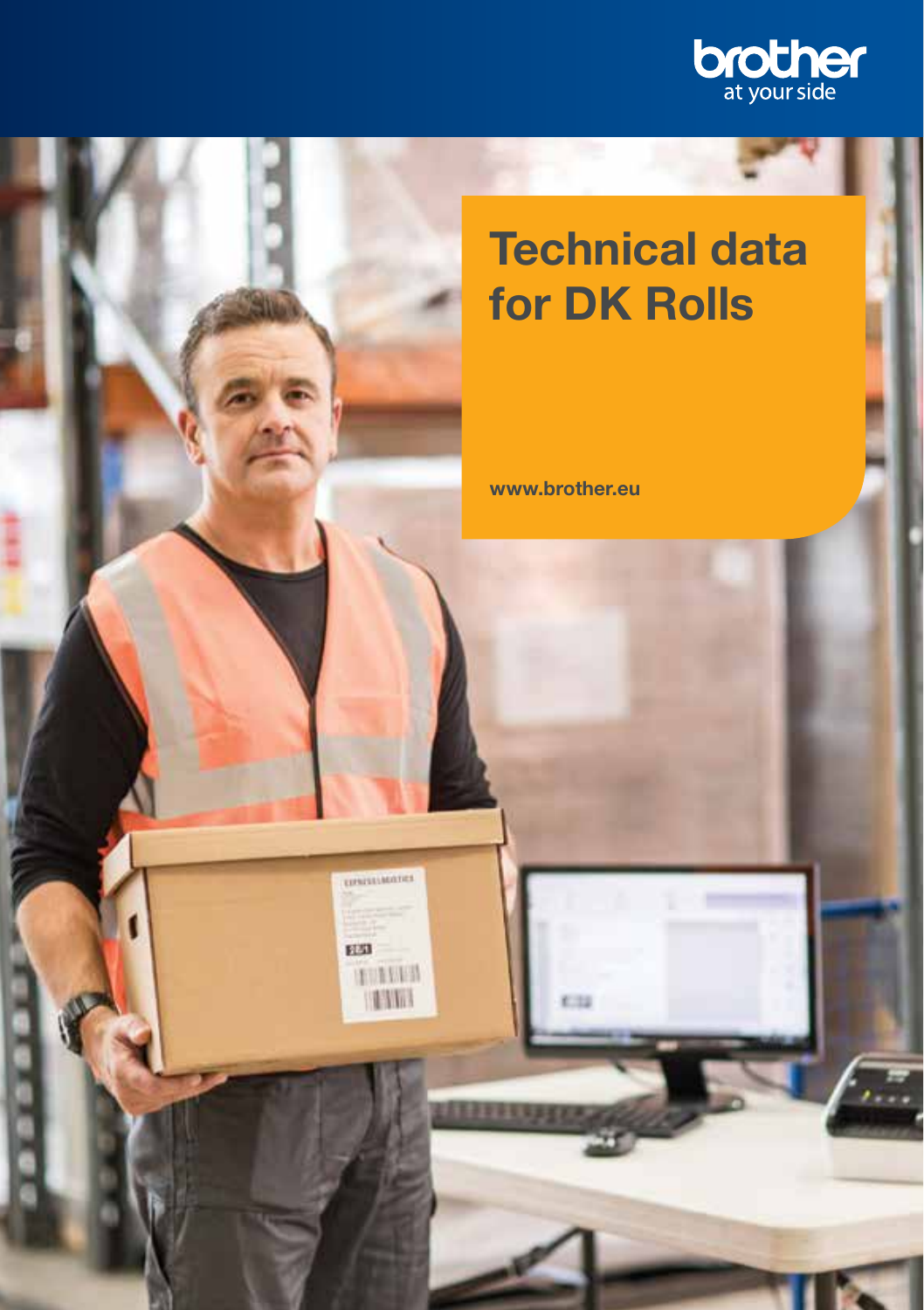### **Temperature Resistance Test**

Brother DK labels can be used in a wide range of temperatures, from freezing cold to hot environments.

#### The Temperature Test Procedure

Brother DK film, paper and 2-colour paper labels were attached to stainless steel, heated and cooled.



#### **The Temperature Test Results**

The results showed that DK film labels were unaffected throughout the temperature test, whether placed in -80 $^{\circ}$ C or in +80 $^{\circ}$ C\*. The DK paper labels were unaffected at temperatures ranging from  $-80^{\circ}$ C to  $+60^{\circ}$ C, but showed slight discolouration at  $+80^{\circ}$ C.

The DK 2-colour paper labels were unaffected at temperatures ranging from -80°C to 25°C, but showed slight discolouration at +60°C and the red colour could not be distinguished at  $+80^{\circ}$ C.

| <b>Temperature</b> | <b>Hours</b> | <b>DK Film</b> | DK paper | DK 2-colour<br>paper |
|--------------------|--------------|----------------|----------|----------------------|
| $-80^\circ$ C      | 240hrs       |                |          |                      |
| $-30^{\circ}$ C    | 240hrs       |                |          |                      |
| $0^{\circ}$ C      | 240hrs       |                |          |                      |
| $+25^{\circ}$ C    | 240hrs       |                |          |                      |
| $+60^{\circ}$ C    | 240hrs       |                |          |                      |
| $+80^{\circ}$ C    | 240hrs       |                |          | $\cdot$              |
|                    |              |                |          |                      |

 $=$  No noticeable change

- $\triangle$  = Slight discolouration, but legible
- $\frac{1}{2}$  = Unable to distinguish red colour





DK 2-colour paper in  $+80^{\circ}$ C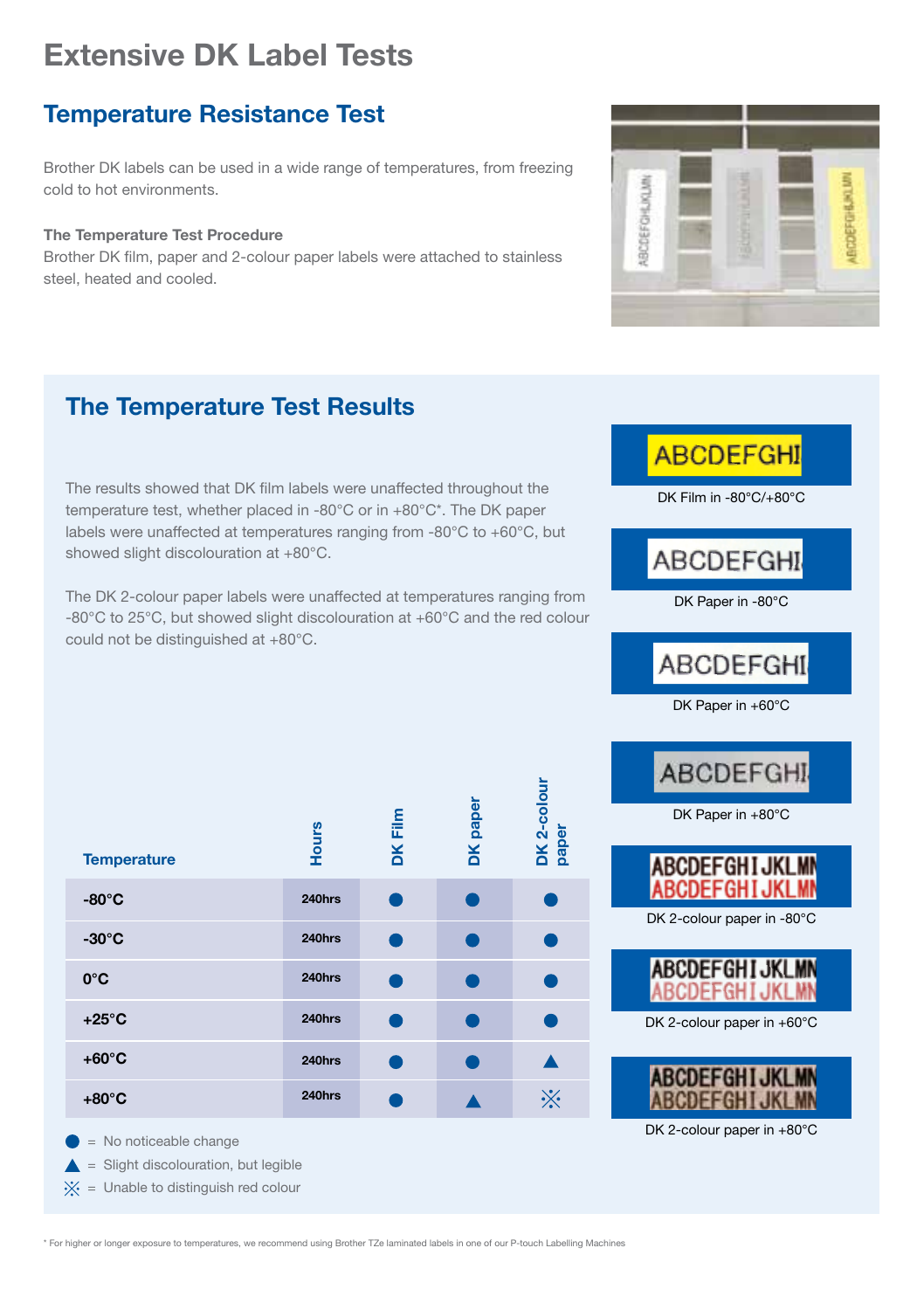Like all direct thermal labels. Brother DK paper, 2-colour paper and film labels are not designed for durable. permanent labelling. However, as these tests show. Brother DK paper, 2-colour paper and film labels are an excellent solution for short-term labelling. If durable, long term labelling is required then Brother laminated P-touch tapes should be used.

#### **Abrasion Resistance Test**

Brother DK film material withstands moderate\* abrasion without affecting the legibility of the text.

Brother DK paper labels protect against accidental marks and scratches, due to a special coating applied to the surface of the paper labels.

#### The Abrasion Test Procedure

A 1kg sanding device was passed over Brother DK film, paper and 2-colour paper labels. After 50 return passes the DK film labels were completely .unaffected

The DK paper and 2-colour paper labels' print quality stayed completely unaffected, even though slight scratches appeared on the paper itself.



#### **The Abrasion Test Results**

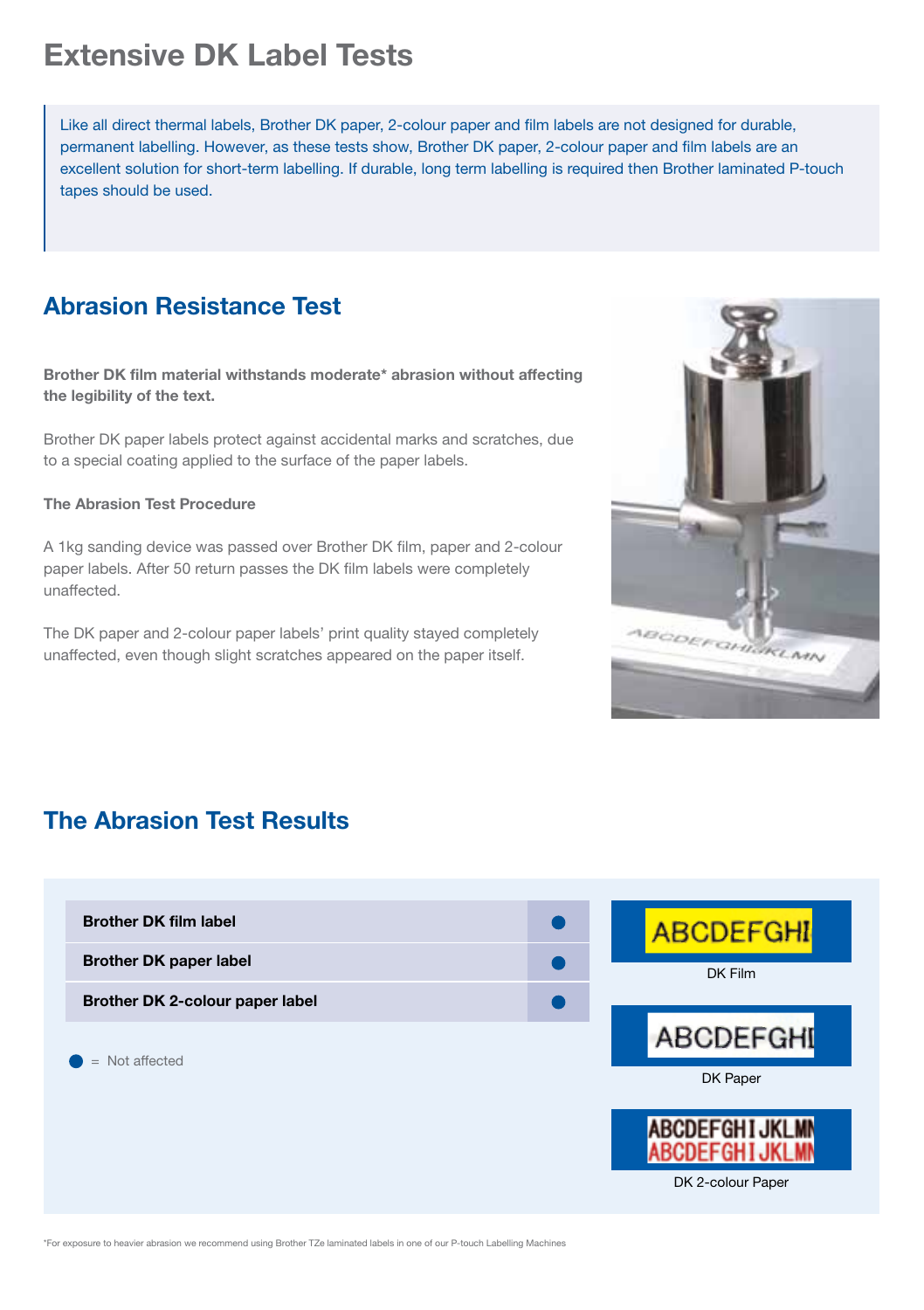### **Outdoor Fade Resistance Test**

Although DK labels should not be used for long periods of time outdoors, tests show the yellow DK film material is most suited for temporary outdoor labelling applications.

#### The Outdoor Fade Resistance Test Procedure

Brother DK film labels were attached to coated metal plates and placed inside a fade-inducing chamber and left for a maximum period of 100 hours. In addition, labels were placed in a natural outdoor environment and inspected for any obvious changes\*.



### **Outdoor Fade Resistance Test Results**

Test results show that DK labels are not ideally suited for use outdoors for periods over one month. For these applications, we recommend the use of Brother TZe laminated labels.



Different environmental conditions will have varying effects on the printed DK labels, and as such Brother cannot guarantee that labels placed in another environment other than those as tested will have the same results as show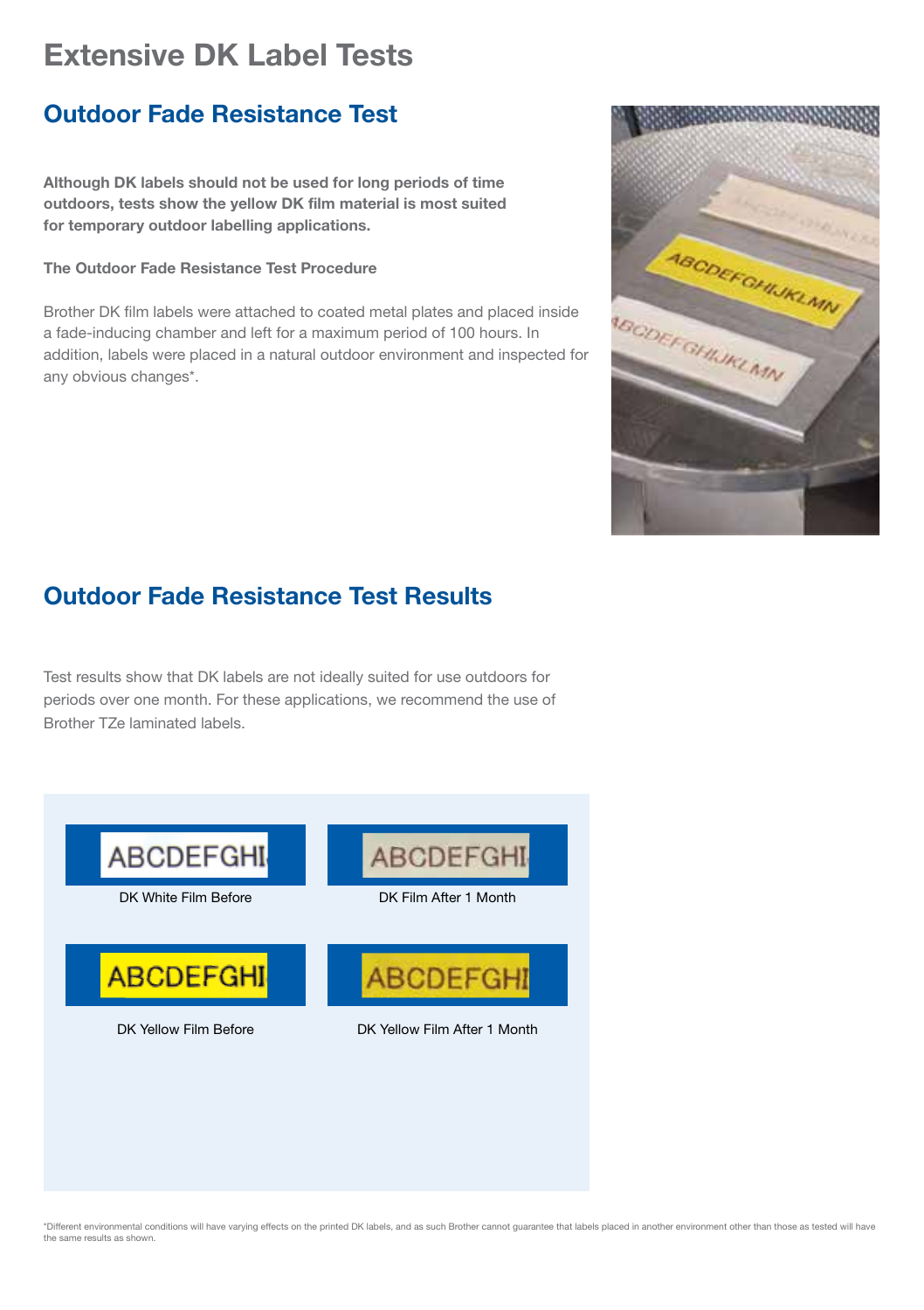#### **Indoor Fade Resistance Test**

Brother DK film, paper and 2-colour paper labels are ideal for indoor usage.

#### The Indoor Fade Test Procedure

Brother DK film, paper and 2-colour paper labels were attached to coated metal plates and placed inside a fade-inducing chamber at  $+24\pm2^{\circ}$ C with  $60\% \pm 5\%$  humidity. They were left for a period of 52 hours.

In addition, DK labels were placed in a natural office environment for one year and inspected for any obvious changes\*.



### **Indoor Fade Resistance Test Results**

Both the Brother DK film, paper and 2-colour paper labels remained completely legible, as shown below.



\*Different environmental conditions will have varying effects on the printed DK labels, and as such Brother cannot guarantee that labels placed in another environment other than those as tested will have the same results as show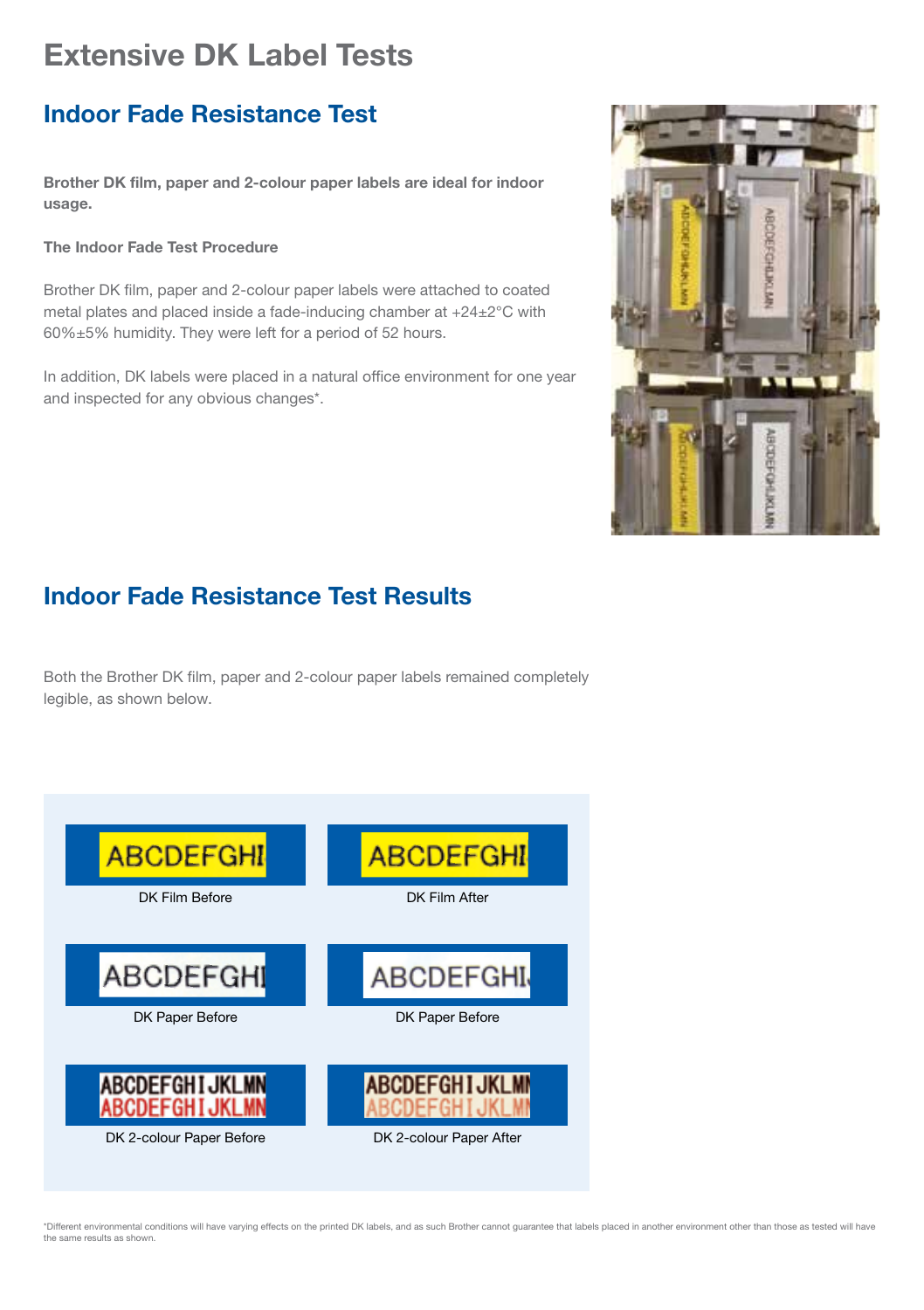## **Test Comparison Results**



### **Stage 2: Water and Chemical Abrasion Test Procedure**

Brother DK film, paper and 2-colour paper labels were affixed to several glass plates, and a 500g weight with a chemical and solvent infused cloth was passed over each label 40 times (20 return passes).

#### **Water and Chemical Abrasion Test Results**

Brother DK film labels remained unaffected when rubbed with a variety of chemicals and water. Should any chemicals be accidentally spilt onto the DK film labels, wiping them dry should help avoid any damage. The DK paper and 2-colour paper labels showed some discolouration when tested with several of the chemicals, however, the text itself remained legible. If spillages of water. Sodium Hydroxide, or Hydrochloric Acid do occur, do not wipe the label, but simply let it dry.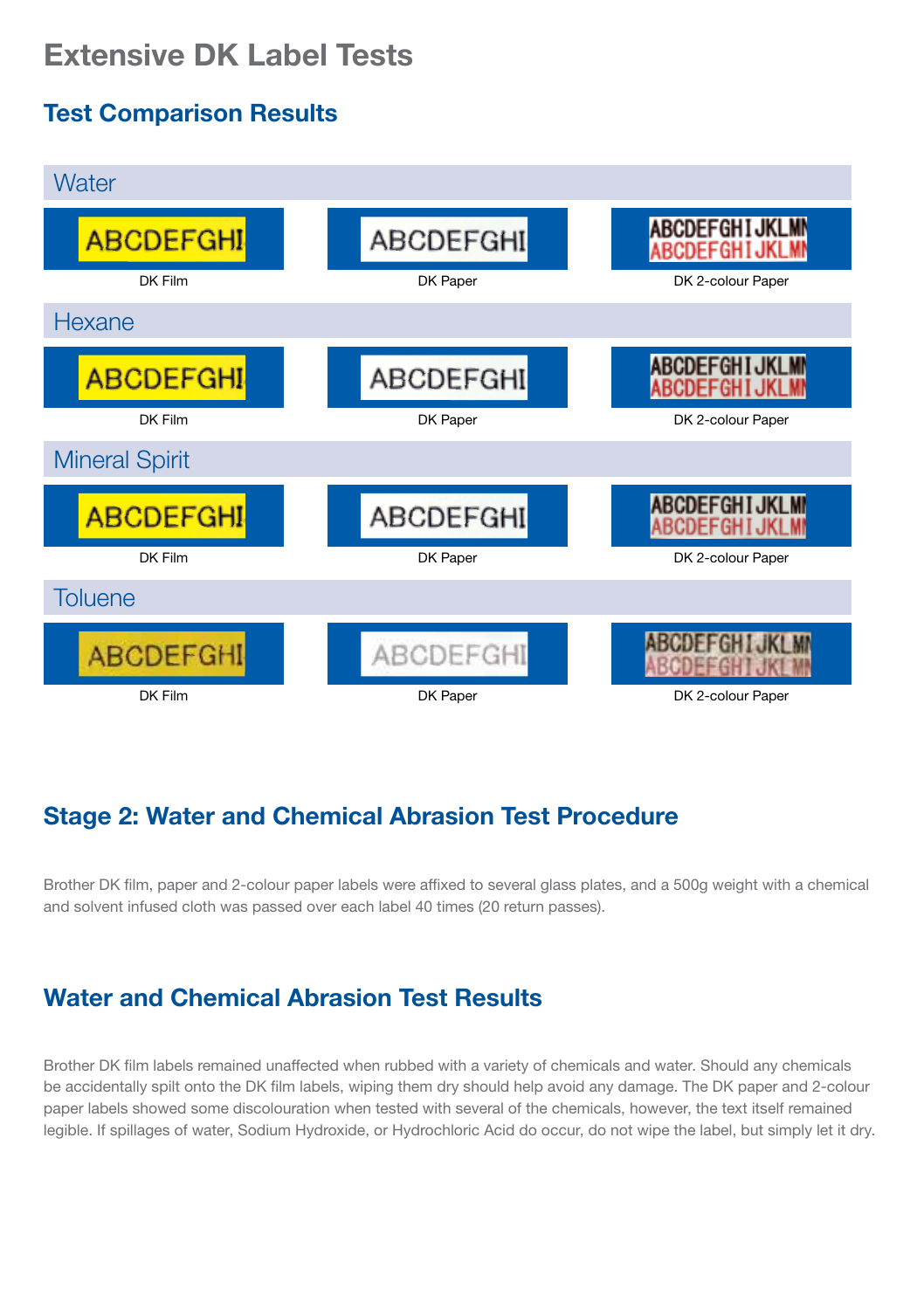#### Water and Chemical Resistance Test

Brother DK film, paper and 2-colour paper labels were tested for their legibility in various chemicals and water.

Water and chemical resistance tests were conducted in two stages:

Stage 1 The water and chemical submersion test

Stage 2 The water and chemical abrasion test

#### **Stage 1:** Water and Chemical Submersion Test Procedure

To test Brother DK film, paper and 2-colour paper labels against the effects of water and chemicals, the labels were attached to glass slides and immersed in a variety of liquids for 2 hours.

#### **Water and Chemical Submersion Test Results**

The labels most resistant to submersion in the chemicals tested were the DK film labels. However, in general none of the labels should be submerged in highly volatile chemicals, such as acetone and ethyl acetate. In general, we recommend the use of durable TZe laminated labels should labels be subjected to chemicals.

| <b>Solution</b>        | <b>DKFilm</b>             | DK paper                  | DK 2-colour<br>paper      |
|------------------------|---------------------------|---------------------------|---------------------------|
| Water                  |                           |                           |                           |
| Hexane                 |                           |                           |                           |
| <b>Mineral Spirit</b>  |                           |                           |                           |
| 0.1N Sodium Hydroxide  |                           |                           |                           |
| 0.1N Hydrochloric Acid |                           |                           |                           |
| <b>Toluene</b>         |                           |                           |                           |
| Ethanol                |                           | $\boldsymbol{\mathsf{x}}$ | $\overline{\mathsf{x}}$   |
| Acetone                | $\boldsymbol{\mathsf{x}}$ | $\boldsymbol{\mathsf{x}}$ | $\boldsymbol{\mathsf{x}}$ |
| <b>Ethyl Acetate</b>   | ×                         | $\boldsymbol{\mathsf{x}}$ | ×                         |



 $\triangle$  = Slight discolouration, but legible

 $X =$  Illegible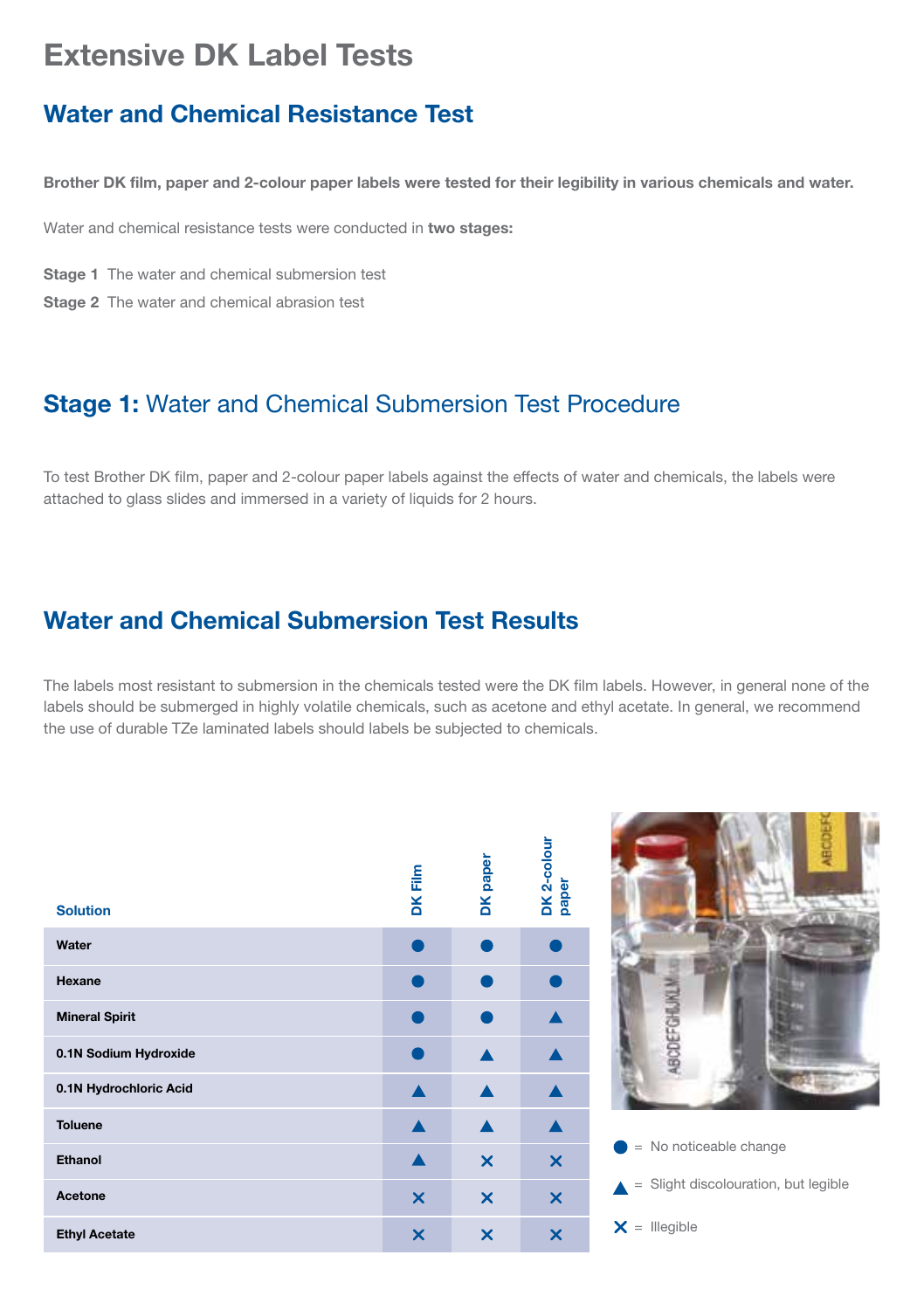#### **Strong Adhesion Test**

Brother DK paper and film labels are both supplied with a strong adhesive to ensure that they remain stuck to most common surfaces.

#### **Strong Adhesion Test Procedure**

To test the adhesive strength of Brother DK film and paper labels, 25mm wide labels were affixed to a variety of surfaces and left for 30 minutes.

The adhesive strength was tested by removing the label at an angle of 180 degrees. This testing method complies with Japanese Standard JIS Z0237 testing for adhesive tape.

#### **Strong Adhesion Test Results**

The table shows that an adhesive strength of at least 11 Newtons was maintained with most materials, indicating sufficient adhesive strength against most common materials

### **Curved Surface Adhesion Test**

Brother DK film labels are specifically designed so that the labels will stick to most cylindrical surfaces used within the laboratory and medical sectors\*.

#### Curved Surface Adhesion Test Procedure

Brother DK film and paper labels were attached to test tubes of various materials and sizes, and left for approximately 30 minutes. The labels were then checked for their ability to stay affixed to each particular surface.

### **Curved Surface Adhesion Test Results**

| <b>Curved Surface Adhesion Test Results</b>                                                                                                                                                                                       |  |  | l.8mm |
|-----------------------------------------------------------------------------------------------------------------------------------------------------------------------------------------------------------------------------------|--|--|-------|
| <b>DK Film</b>                                                                                                                                                                                                                    |  |  |       |
| <b>Dk Paper</b>                                                                                                                                                                                                                   |  |  |       |
| $\alpha$ . The contract of the contract of the contract of the contract of the contract of the contract of the contract of the contract of the contract of the contract of the contract of the contract of the contract of the co |  |  |       |

- $=$  Sticks perfectly to the curved surface
- $= 5$ mm to 10mm of the label's edge springs back
- $\mathsf{x}$  = Does not stick to the curved surface



| <b>Solution</b>              | DK<br>Labels |
|------------------------------|--------------|
| <b>Stainless Steel</b>       | 12.1         |
| Glass                        | 11.2         |
| <b>PVC</b>                   | 12.7         |
| <b>Acrylic</b>               | 11.0         |
| Polypropylene                | 10.0         |
| <b>Polyester Coated Wood</b> | 11.0         |





For labelling curved objects with a small diameter we recommend the use of Flexible ID TZe label cassettes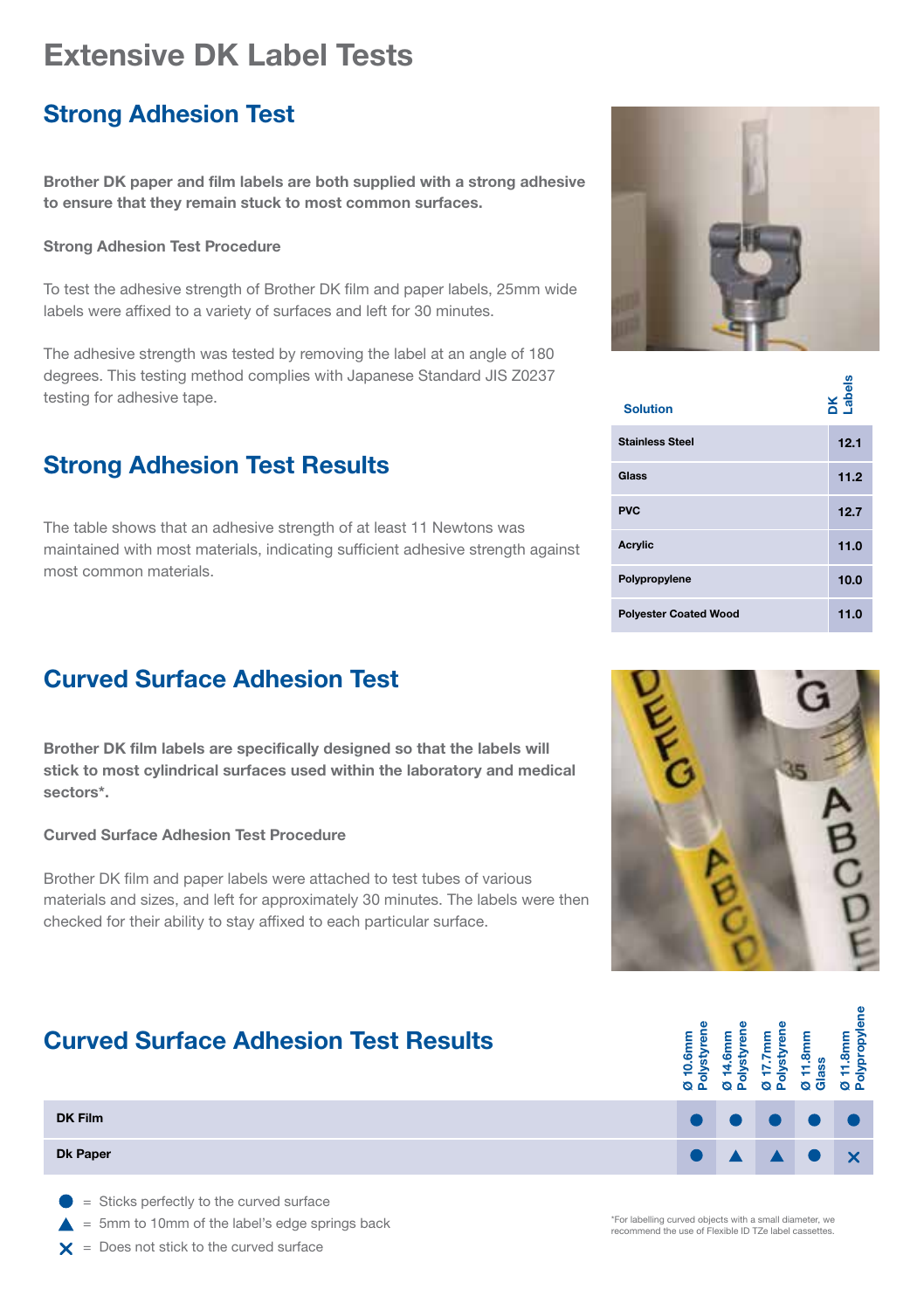| <b>Solution</b>        | <b>DK Film</b> | DK paper                  | DK 2-colour<br>paper |
|------------------------|----------------|---------------------------|----------------------|
| Water                  |                | $\boldsymbol{\mathsf{x}}$ |                      |
| Hexane                 |                |                           |                      |
| <b>Mineral Spirit</b>  |                |                           |                      |
| 0.1N Sodium Hydroxide  |                | ×                         |                      |
| 0.1N Hydrochloric Acid |                | $\boldsymbol{\mathsf{x}}$ |                      |
| <b>Toluene</b>         |                |                           |                      |
| Ethanol                |                |                           |                      |
| Acetone                |                |                           |                      |
| <b>Ethyl Acetate</b>   |                |                           |                      |



 $=$  No noticeable change  $=$  Slight discolouration, but legible

 $X =$  Illegible

### **Test Comparison Results**

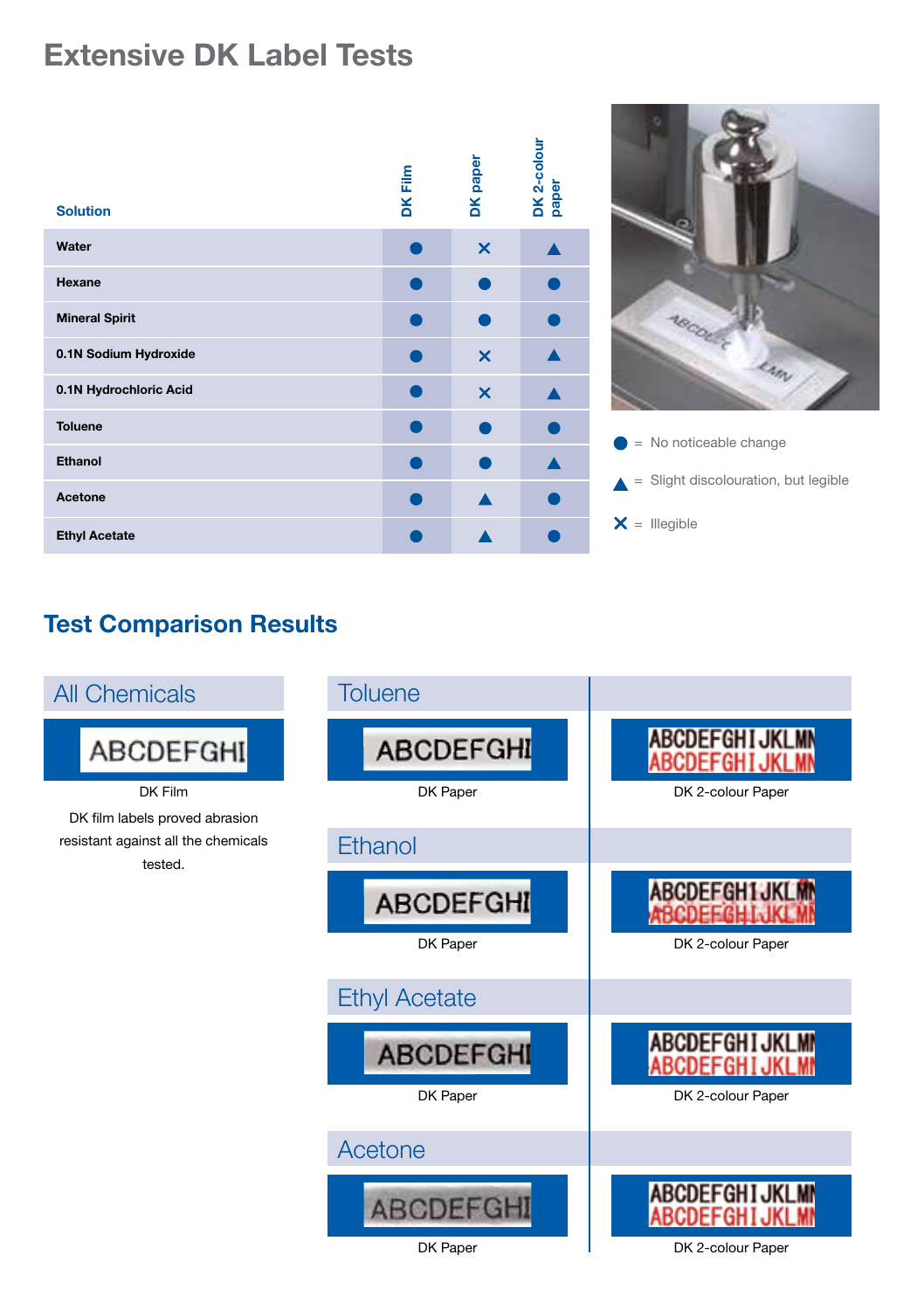# **Brother Genuine Supplies**

Brother Original Supplies offer peace of mind and quality guaranteed.

Brother Genuine Supplies work in perfect harmony with Brother printers. Designed, manufactured and tested in controlled environments by the same team of engineers as Brother hardware. Providing you with the best possible results for your business and protection of your print investment.



1. A random sample of tape types were selected and used to perform these tests. Accordingly, results may have differed slightly, depending on the type of tape used.

2. The actual test results were acquired under specific conditions configured by Brother, with the sole aim of providing information contained within this booklet. Brother does not guarantee the strength, safety or accuracy of numerical data.

3. Since tape adherence performance is affected by the material the tape is attached to, the material's surface condition, whether it is greasy, dusty, rough or curved, and the environmental conditions, the customer should confirm adherence performance under actual usage conditions after purchasing the tape required, and use the product under their own responsibility.

4. Brother accepts no responsibility for injuries or lost earnings resulting from application of the information contained in this document.

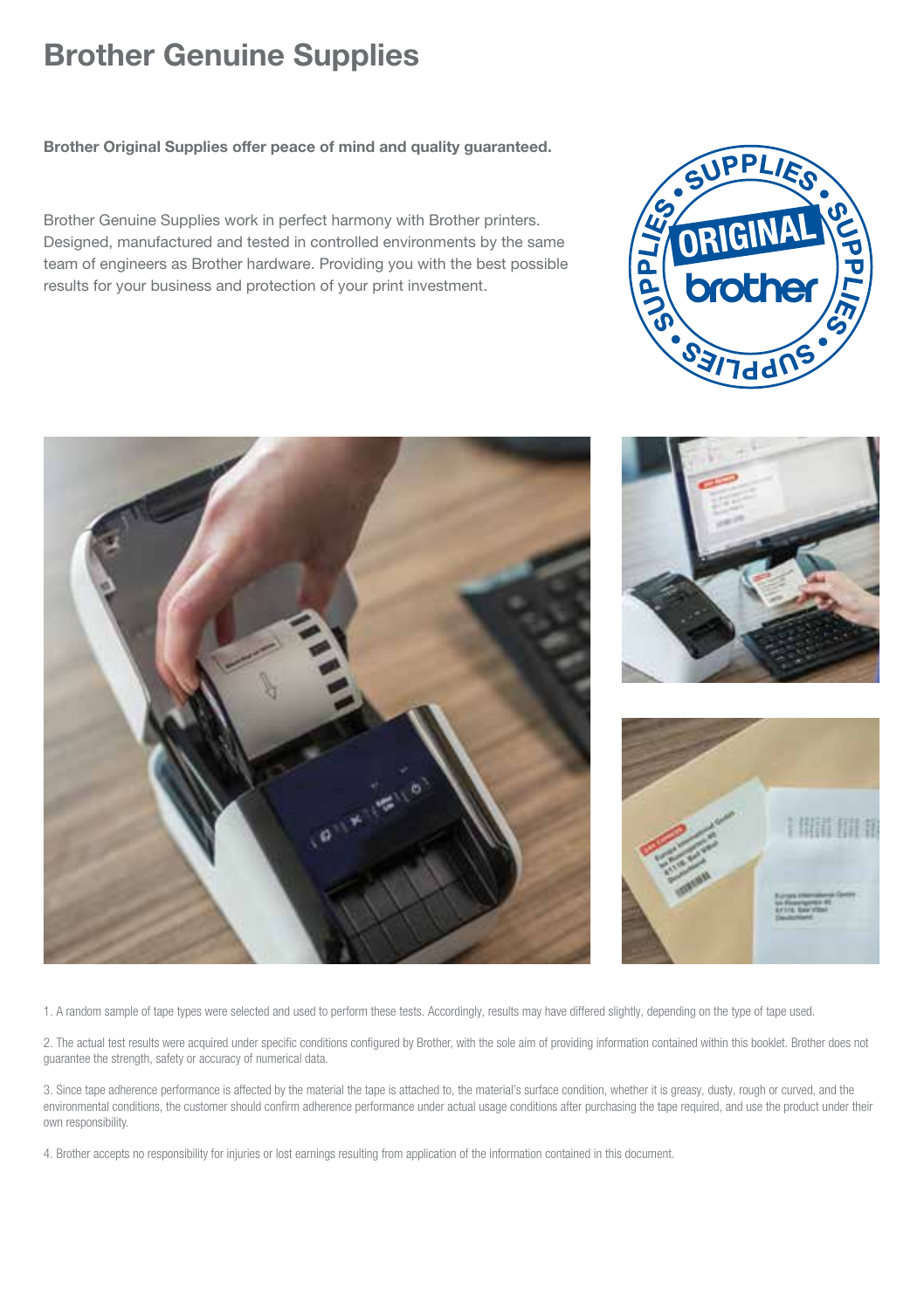# DK rolls for the QL label printer range

Wide range of labels available in paper and plastic film material, pre-sized labels or continuous rolls.



| <b>DK Die-Cut Labels</b>          | <b>Material</b> | Colour | <b>Size</b>         | Item No.  |
|-----------------------------------|-----------------|--------|---------------------|-----------|
| Standard address label (400/roll) | Paper           | White  | 29 x 90 mm          | DK-11201  |
| Large address label (400/roll)    | Paper           | White  | 38 x 90 mm          | DK-11208  |
| Small address label (800 roll)    | Paper           | White  | 62 x 29 mm          | DK-11209  |
| Shipping label (300/roll)         | Paper           | White  | 62 x 100 mm         | DK-11202  |
| Large shipping label (180/roll)   | Paper           | White  | 103 x 164 mm        | DK-11247* |
| Barcode label (600/roll)          | Paper           | White  | $102 \times 51$ mm  | DK-11240* |
| File folder label (300/roll)      | Paper           | White  | $17 \times 87$ mm   | DK-11203  |
| Multi-purpose label (400/roll)    | Paper           | White  | $17 \times 54$ mm   | DK-11204  |
| Square label (1000/roll)          | Paper           | White  | $23 \times 23$ mm   | DK-11221  |
| CD/DVD label (100/roll)           | Film            | White  | 58 mm Ø             | DK-11207  |
| Round label (1200/roll)           | Paper           | White  | 12 mm $\varnothing$ | DK-11219  |
| Round label (1000/roll)           | Paper           | White  | 24 mm Ø             | DK-11218  |



| DK Continuous-Length Tapes - 30.48m | <b>Material</b>     | Colour | <b>Size</b>      | Item No.   |
|-------------------------------------|---------------------|--------|------------------|------------|
| Continuous-length                   | Paper               | White  | $12 \text{ mm}$  | DK-22214   |
| Continuous-length                   | Paper               | White  | 29 mm            | DK-22210   |
| Continuous-length                   | Paper               | White  | 38 mm            | DK-22225   |
| Continuous-length                   | Paper               | White  | 50 mm            | DK-22223   |
| Continuous-length                   | Paper, non-adhesive | White  | 54 mm            | DK-N55224  |
| Continuous-lenath                   | Paper               | White  | 62 mm            | DK-22205   |
| Continuous-length                   | Paper, removable    | White  | 62 mm            | DK-44205   |
| Continuous-length                   | Paper, removable    | Yellow | 62 mm            | DK-44605   |
| Continuous-lenath                   | Paper               | White  | $103 \text{ mm}$ | DK-22246** |



| DK Continuous-Length Tapes - 15.24m | <b>Material</b> | Colour      | <b>Size</b> | Item No.    |
|-------------------------------------|-----------------|-------------|-------------|-------------|
| Continuous-length                   | Film            | White       | 29 mm       | DK-22211    |
| Continuous-length                   | Film            | White       | 62 mm       | DK-22212    |
| Continuous-length                   | Film            | Yellow      | 62 mm       | DK-22606    |
| Continuous-length                   | Film            | Transparent | 62 mm       | DK-22113    |
| Continuous-length - Black/Red print | Paper           | White       | 62 mm       | DK-22251*** |

\* QL-1050/1050N/1060N/QL-1110/QL-1110NWB. \*\* QL-1050/1050N/1060N require firmware update - visit http://solutions.brother.com for more informatior<br>\*\*\* QL-800/810W/820NWB